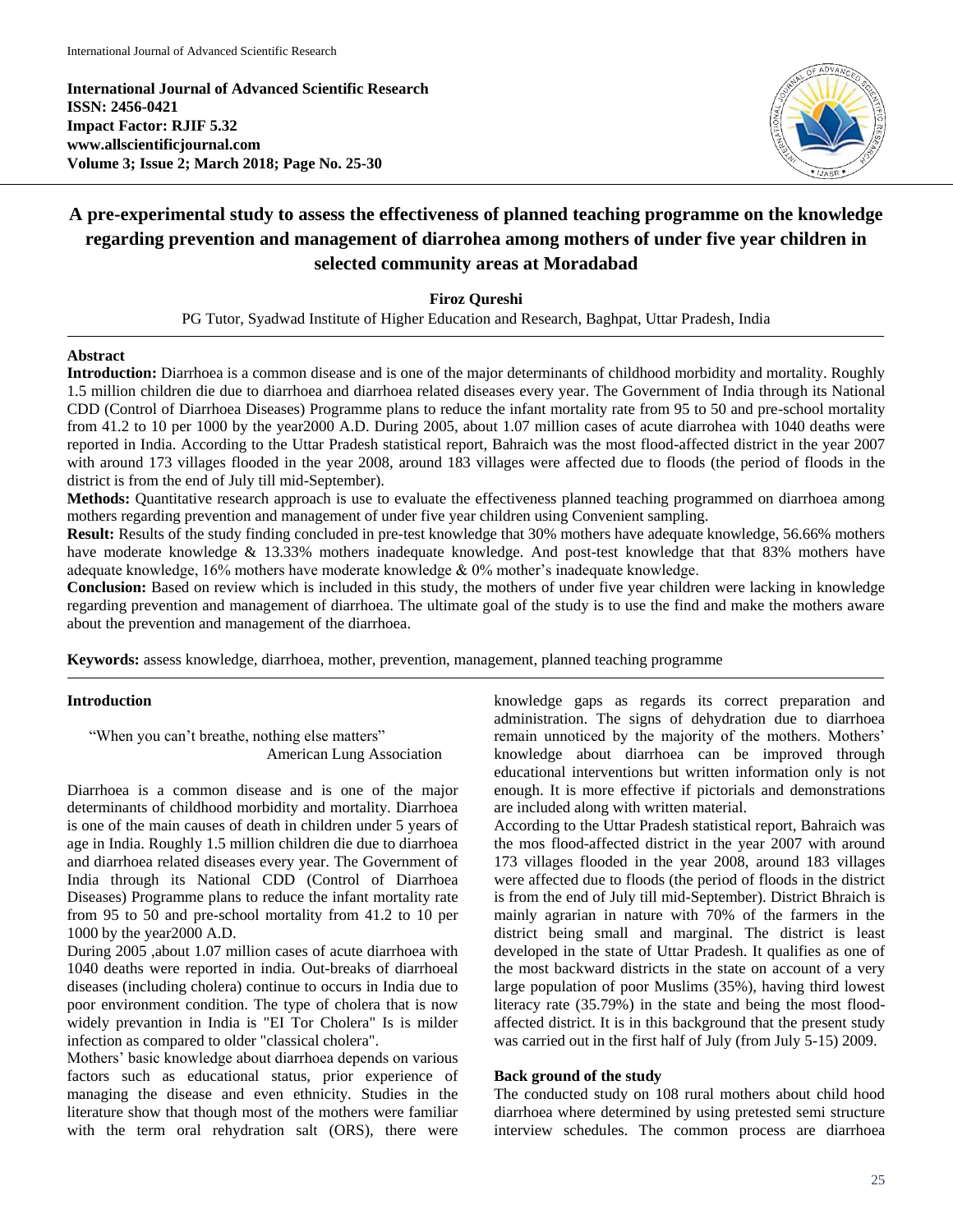reported were eruption of teeth [67.59%], eating of mud [51.85%] worm infestation [47.22%], change of climate [35.18%], poor personal hygiene [34.25%] and changes in diet [25.92%]. Majority [83.33%] of mothers practice food restriction during diarrhoea. 77% consulted their mother – in – laws in the first instance for treatment of diarrhoea. The home remedies tried by mothers were, isabgol husk with curd [30.55%], ghee with tea [28.70%], water boiled with mint leaves [25.92%], local ghutti [22.22%], and unripe mango juice [16.66%]. Majority of mothers [83.33%] believed that oral rehydration therapy alone cannot treat diarrhoea.

Investigated on knowledge, attitudes and practices [KAP] regarding the management of diarrhoea on drug sellers in eastern Nepal. In Nepal drug sellers often act as the first treaters. About 50 to 60% of them were unaware of uncontrolled diarrhoea and importance of ORS in its management. Only 20% of the drug sellers using along with drugs such as ant motility agents [AMA] or metronidazole. As a result of the above conferring knowledge about the ethical aspects of drugs in the management of diarrhoea.

In corporated into the IMCI guidelines in over 79 countries around the world. According to this 2.2 million diarrhoeal deaths occur annually in developing countries in children under-fives. This study shows that the prevalence of diarrhoea in under-fives can be treated by taking oral rehydration therapy, appropriate drug therapy optimal breast feeding practices, improved nutrition access to clean water and sanitation facilities and improve personal domestic hygiene. In addition reanalysis of the efficacy of the past rotavirus vaccine trials in Peru and Brazil has demonstrated that a safe vaccine would have a significant public health impact.

#### **Need for the study**

Diarrhoea is one of the most important gastrointestinal disorders in under five years of age children. Diarrhoea is ranked among the top three causes of childhood deaths in the developing countries. Diarrhoea continues to a major cause of Morbidity and Mortality world-wide result in an estimated thousand deaths among children each day the highest incidents in being developing countries of the world.

One of the important objective of the child survival and safe motherhood programme was to reduce 30% of diarrhoeal related deaths in children under the age of one to five year.

#### **Objectives**

- 1. To assess the pre-test and post-test knowledge of mother regarding prevention and management of diarrhoea among mothers.
- 2. To evaluate the effectiveness of planned teaching programme.
- 3. To seek the association of knowledge of mother with selected demographical variables.

# **Hypothesis**

**H1 -** There is a significant difference between pre-test and post-test knowledge score and regarding prevention and management of diarrhoea among mothers of under 5 year children in selected community areas of Moradabad.

**H2 -** There is a significant association between pre-test knowledge score of mothers regarding prevention and

management of diarrhoea with selected demographic variables of mothers of under five year children.

# **Method**

A Quantitative approach is to use evaluate the effectiveness planned teaching progamme on diarrhoea among mothers regarding prevention and management of under five year children. Research design used for this study is preexperimental, one group pre-test – post-test research design using Convenient sampling.

# **Scoring Interpretation**

The possible vital score for multiple choice questions on knowledge related to prevention and management of diarrhoera among mothers of under five children was a score of 30. A score of one mark was given for every correct answer and zero was given for wrong answer.

The score was ranged as follow

| $\bullet$ | Adequate knowledge            | $:76-100\%$     |
|-----------|-------------------------------|-----------------|
| $\bullet$ | Moderately adequate knowledge | $:51-75\%$      |
| $\bullet$ | Inadequate knowledge          | : 50% and below |

## **Reliability**

The ensure the reliability, the tools has been was administered to 6 mother of under five children in selected village bangarpur at Moradabad. KUDER-RICHARDSON was used to check the knowledge questionnaire by using split half method. The reliability of the structured knowledge questionnaire on diarrhoea among the mother under five year of children was found as 0.76 which indicated high degree of reliability of the questionnaire.

# **Data collection process**

This study was conducted in village Bangarpur at Moradabad (UP).The data was collected month of September 2013. Data collection permission was obtained from the Ethical Committee. Tools are the structure questionnaires used by the investigator to assess the knowledge mother of regarding prevention and management of diarrhoea under five children was conducted to each subject by lecture cum discussion method, after each pre-test. After 6 days of pretest, post-test was conducted using the sample schedule to evaluate effectiveness of planned teaching programme.

#### **Data Analysis**

The analysis of data involves the translation of information collected during the course of a research project into interpretable forms. It involves the use of statistical procedure to give organization and meaning to data.

# **Data analyzed in forms of both descriptive and inferential statistics**

#### **Descriptive Statistics**

Such as frequency, percentages, mean percentages will be used; and data percentage in terms of tables and diagrams.

#### **Inferential Statistics**

Such as unpaired 't' test was used to find out the differences between pre-test and post-test of the study group. Chi square was used to see the relationship between knowledge with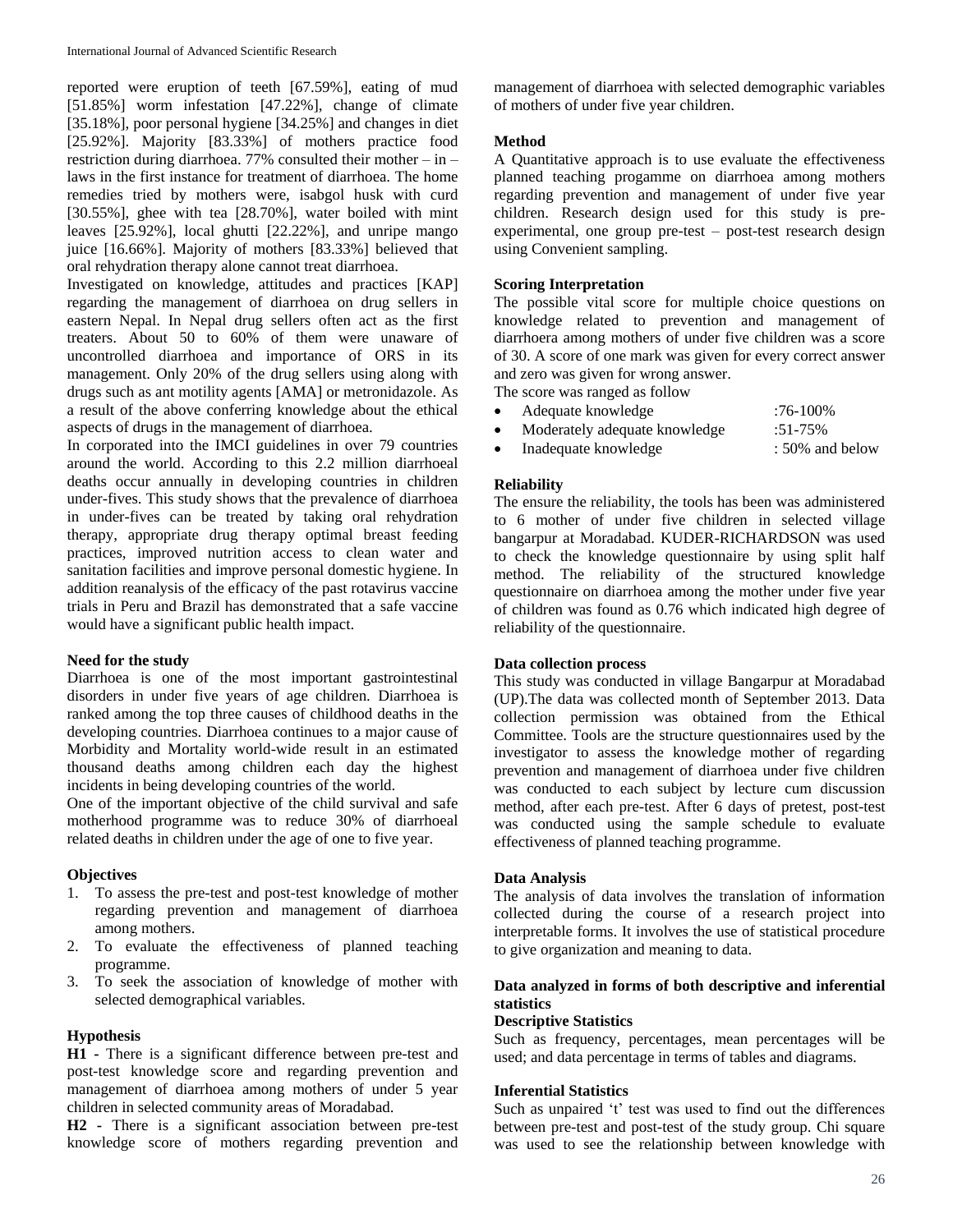selected demographic characteristics. All statistics were done at 0.76 level of significance. Data was presented in tables, graphs and diagram.

## **Section 1: Analysis of demographic variables of the**

## **subjects**

Respondents by age, education, religions, type of family, number of child under five children, family monthly income, sources of knowledge and family.

| <b>Characteristics</b> | Category           | <b>Respondents</b> |              |  |  |
|------------------------|--------------------|--------------------|--------------|--|--|
|                        |                    | Frequency (f)      | Percentage % |  |  |
|                        | 18-23              | $\mathbf{0}$       | 0%           |  |  |
| Age Group              | 24-28              | 10                 | 16.66%       |  |  |
|                        | 29-30              | 10                 | 16.66%       |  |  |
|                        | 31 or more than 31 | 40                 | 66.66%       |  |  |
|                        | Primary school     | 25                 | 41.66%       |  |  |
| Parents Education      | Intermediate       | $0.5^{\circ}$      | 8.33%        |  |  |
|                        | Graduate           | 01                 | 1.66%        |  |  |
|                        | Literate           | 29                 | 48.33%       |  |  |
|                        | Hindu              | 25                 | 41.66%       |  |  |
|                        | Muslim             | 35                 | 58.33%       |  |  |
| Religion               | Sikh               | $\theta$           | 0%           |  |  |
|                        | Other              | $\overline{0}$     | 0%           |  |  |
|                        | Joint family       | 30                 | 50%          |  |  |
| <b>Types of Family</b> | Nuclear family     | 25                 | 41.66%       |  |  |
|                        | Extant family      | 05                 | 8.33%        |  |  |
|                        | 1                  | 05                 | 8.33%        |  |  |
| Number of Child        | $\overline{2}$     | 20                 | 33.33%       |  |  |
|                        | 3                  | 25                 | 41.66%       |  |  |
|                        | 4 And above        | 10                 | 16.66%       |  |  |
|                        | Less than 5000     | $\mathbf{0}$       | 0%           |  |  |
|                        | 5000-10000         | $\Omega$           | 0%           |  |  |
| Family Monthly Income  | 10000-15000        | 20                 | 33.33%       |  |  |
|                        | More than 15000    | 40                 | 66.66%       |  |  |

**Table 1**

**Section II: Effectiveness of planned teaching programme on knowledge to prevention of diarrhoera among mothers of under five children.**

a) Comparison of pre-test and post-test knowledge regarding prevention and management of diarrhoea among mothers of under five children.

**Part A: level of knowledge** 



Table 2: level of knowledge for pre-test and post test N=60

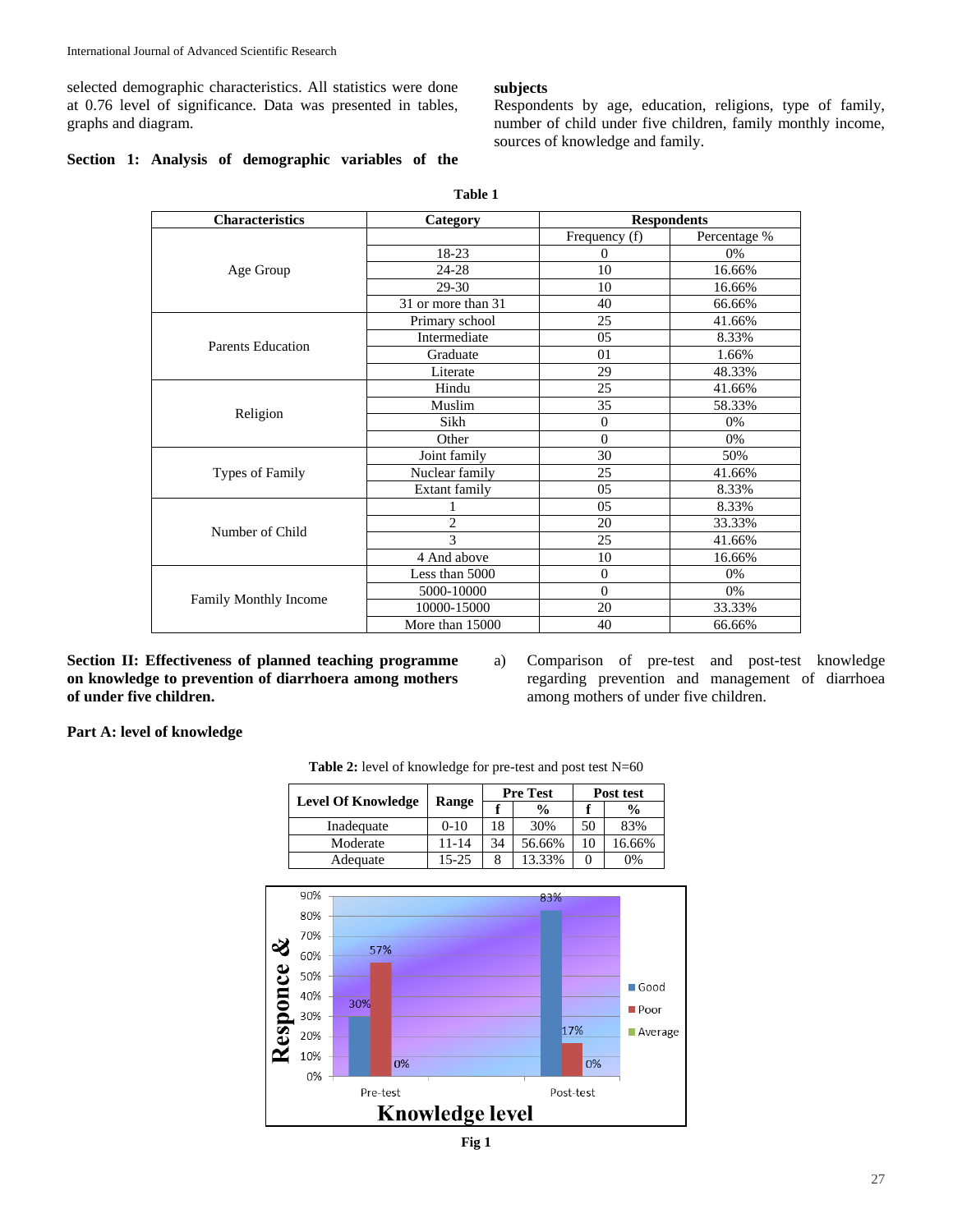**Table 3:** Assessment of mean and standard deveation with 't' value of knowledge (pre-test and post test score). N=60

| S. No.              | Number of sample | <b>Minimum score</b> | <b>Maximum</b> score | Mean | SD           | `-value |
|---------------------|------------------|----------------------|----------------------|------|--------------|---------|
| Pre-test knowledge  | 0U               |                      |                      |      | 3.09         |         |
| Post-test knowledge | 60               |                      | nс                   |      | <i>3.</i> 96 | 27.6*   |

The above table depicts that the pre-test mean knowledge score is 23.31 with standard deviation is 3.09 and post-test mean knowledge score is 21.93 with standard deviation is 3.96 The overall pre-test and post-test knowledge 't' value is 27.6

Hence, its significant at the level of  $p < 0.05$ . It evidences the effectiveness of planned teaching programme of knowledge regarding prevention and management of diarrhoea among mother of under five children.



|--|--|

**Section 3: Association between pre-test knowledge score with demographic variables such as age, education,**  **religions, type of family, number of child under five children, family monthly income.**

| <b>Table 4: N=60</b> |  |
|----------------------|--|
|----------------------|--|

|                           | <b>Variables</b>         | <b>Adequate</b> |               | Moderate       |               | Inadequate     |                          |            | <b>Table</b> |                     | df | <b>Inferences</b> |
|---------------------------|--------------------------|-----------------|---------------|----------------|---------------|----------------|--------------------------|------------|--------------|---------------------|----|-------------------|
| S no.                     |                          | f               | $\frac{0}{0}$ | $\mathbf f$    | $\frac{0}{0}$ | f              | $\overline{\frac{0}{0}}$ | Chi-Square | <b>Value</b> | <b>Significance</b> |    |                   |
| 1.                        | Age                      |                 |               |                |               |                |                          |            |              |                     |    |                   |
| A                         | 18-23yr.                 | $\Omega$        | 0%            | $\mathbf{0}$   | 0%            | $\mathbf{0}$   | 0%                       |            |              |                     |    |                   |
| $\, {\bf B}$              | 24-28yr.                 | $\Omega$        | 0%            | 3              | 3%            | $\overline{4}$ | 4%                       | 13.07      | 12.59        | 0.05                | 6  | S                 |
| $\overline{C}$            | 29-30yr.                 | 10              | 10%           | $\overline{7}$ | 7%            | 3              | 3%                       |            |              |                     |    |                   |
| $\overline{D}$            | 31 or more than 31yr.    | 19              | 19%           | 13             | 13%           |                | 1%                       |            |              |                     |    |                   |
| $\overline{2}$ .          | <b>Parents Education</b> |                 |               |                |               |                |                          |            |              |                     |    |                   |
| $\mathbf{A}$              | Primary school           | 12              | 12%           | $\overline{7}$ | 7%            | $\overline{2}$ | 2%                       |            |              |                     |    |                   |
| B                         | Intermediate             | $\Omega$        | 0%            | $\mathbf{0}$   | 0%            | $\theta$       | 0%                       | 2.48       | 12.59        | 0.05                | 6  | <b>NS</b>         |
| $\overline{C}$            | Graduate                 | $\Omega$        | $0\%$         | $\theta$       | 0%            | $\theta$       | 0%                       |            |              |                     |    |                   |
| D                         | Literate                 | 15              | 15%           | 18             | 18%           | 6              | 6%                       |            |              |                     |    |                   |
| 3.                        | Religion                 |                 |               |                |               |                |                          |            |              |                     |    |                   |
| A                         | Hindu                    | 14              | 14%           | 12             | 12%           | 5              | 5%                       | 0.48       | 12.59        | 0.05                |    | <b>NS</b>         |
| $\, {\bf B}$              | Muslim                   | 15              | 15%           | 11             | 11%           | 3              | 3%                       |            |              |                     | 6  |                   |
| $\overline{C}$            | Sikh                     | $\Omega$        | 0%            | $\mathbf{0}$   | 0%            | $\theta$       | 0%                       |            |              |                     |    |                   |
| $\mathbf D$               | Other                    | $\Omega$        | 0%            | $\overline{0}$ | 0%            | $\Omega$       | 0%                       |            |              |                     |    |                   |
| 4.                        | <b>Types Of Family</b>   |                 |               |                |               |                |                          |            |              |                     |    |                   |
| A                         | Joint family             | 16              | 16%           | 12             | 12%           | 4              | 4%                       | 1.08       | 09.40        | 0.05                | 4  | <b>NS</b>         |
| $\overline{B}$            | Nuclear family           | 7               | 7%            | 7              | 7%            | 3              | 3%                       |            |              |                     |    |                   |
| $\mathsf{C}$              | Extant family            | 6               | 6%            | $\overline{4}$ | 4%            | $\mathbf{1}$   | 1%                       |            |              |                     |    |                   |
| 5.                        | Number Of Child          |                 |               |                |               |                |                          |            |              |                     |    |                   |
| $\boldsymbol{\mathsf{A}}$ |                          | $\Omega$        | 0%            | $\mathbf{0}$   | 0%            | $\Omega$       | 0%                       |            |              |                     |    |                   |
| $\, {\bf B}$              | $\overline{2}$           | 5               | 5%            | $\mathbf{1}$   | 1%            | $\theta$       | 0%                       | 6.42       | 12.59        | 0.05                | 6  | <b>NS</b>         |
| $\overline{C}$            | $\overline{\mathcal{E}}$ | 13              | 13%           | $\overline{7}$ | 7%            | $\overline{2}$ | 2%                       |            |              |                     |    |                   |
| $\overline{D}$            | 4 And above              | 11              | 11%           | 16             | 16%           | 5              | 5%                       |            |              |                     |    |                   |
| 6.                        | Family Monthly Income    |                 |               |                |               |                |                          |            |              |                     |    |                   |
| A                         | Less than 5000           | $\Omega$        | 0%            | $\mathbf{0}$   | 0%            | $\Omega$       | 0%                       |            |              |                     |    |                   |
| $\, {\bf B}$              | 5000-10000               | $\Omega$        | 0%            | $\mathbf{0}$   | 0&            | $\Omega$       | 0%                       | 1.11       | 12.59        | 0.05                | 6  | <b>NS</b>         |
| $\mathsf C$               | 10000-15000              | 6               | 6%            | 6              | 6%            | 3              | 3%                       |            |              |                     |    |                   |
| $\overline{D}$            | More than 15000          | 24              | 24%           | 16             | 16%           | 5              | 5%                       |            |              |                     |    |                   |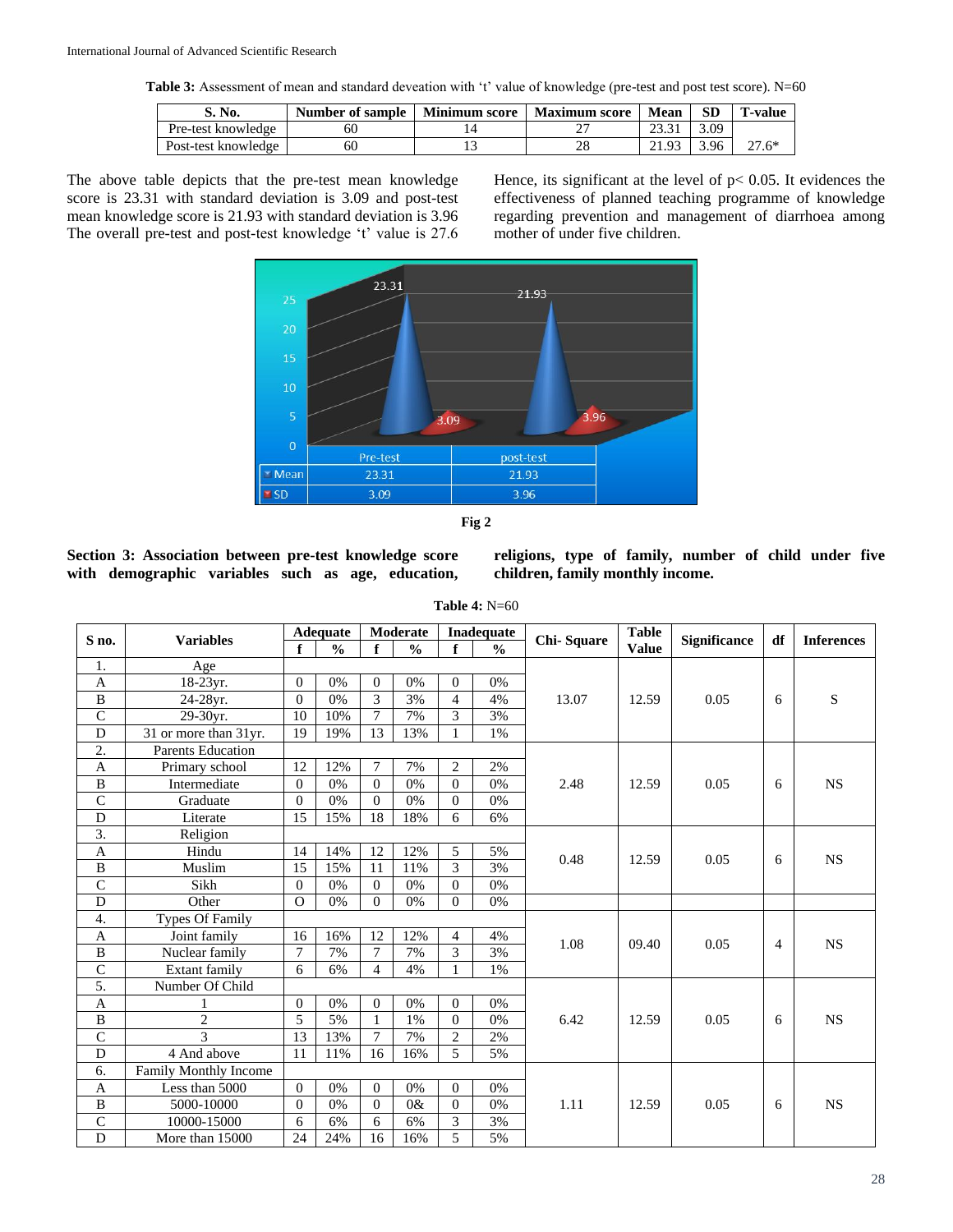## **S-Significant NS-not Significant Discussion**

The present study was attempted to "A Pre-Experimental study to assess the effectiveness of planned teaching programme on the knowledge regarding prevention and management of diarrhoea among mothers of under 5 year children in selected area At Moradabad (up)"

The findings of the study are discussed as per objective of the study.

# **Nursing Implication**

The current study findings have implications in all the field of nursing like nursing practice, nursing education, nursing administration and nursing research. The implications can be discussed as follows:

## **Nursing Practice**

The result of the research on a A Pre-Experimental Study To Assess The Effectiveness Of Planned Teaching Programme On The Knowledge Regarding Prevention And Management Of Diarrhoea Among Mothers Of Under five Year Children In Selected Community Areas At Moradabad. It helps the nurse to assess knowledge of among mother of under five children to increase the knowledge.

## **Nursing Research**

In the field of research it helps for innovation research work. Utilization of finding and dissemination of knowledge in the field of prevention and management of diarrhoea. This study will be a motivation for the researchers to conduct similar studies on a large scale.

# **Nursing Administration**

The nursing administration of all nursing personnel should support and conduct activates regarding the knowledge of prevention and management of diarrhoea among the mothers of under five children At Moradabad.

# **Nursing Education**

As a nurse educator a self-learning module can be prepared to teach the mothers of under five year children on prevention and management of diarrhoea can be included in the nursing curriculum and special group preparing the aspiring professional to function efficiently and effectively. In order to achive this, the students, nurses and all health personnel should be given the responsibility to teach the community and the teaching should be repeated until they gain knowledge.

#### **Recommendation**

Based on the findings of present study the following recommendations were made:

- The study can be replicated using a large sample to validate the findings on the generalization.
- Study can be conducted by including additional demographic variables.
- A pre-experimental study may be conducted to assess the knowledge of mother under five year children.
- A structural teaching programme may be conducted to find out the effectiveness of STP on Changing lifestyle of

mother for under five year children.

# **Limitation**

The limitations of the study were:

- 1. The study was limited to 12 weeks period only
- 2. The study was limited only mothers who have under five year children
- 3. The study was limited only 60 sample size.

The was conducted in selected in selected community area At Moradabad

# **Conclusion**

The purpose of the study was to evaluate the effectiveness of plan teaching programme on knowledge regarding prevention and management of diarrohea among mothers of under five year children in selected community areas At Moradabad, (up)."Pre-experimental one group pretest-post-test design was used in the study.

## **References**

- 1. Park K, Preventive and social medicine, 19<sup>th</sup> edition, 2007, Jabalpur, pp. 182-186.
- 2. Whaley, Wongs. Essentials of paedeatric madicine,  $-1<sup>st</sup>$ edition, Harcourt private Ltd. 2001; pp. 806-808.
- 3. Basanthappa BT, Community health nursing. 2003; 194- 196.
- 4. Suraj Gupte. The short text book of paedeatrics, 9<sup>th</sup> edition, Jaypee brothers, medical publishers, New Delhi. 2001; 325-328.
- 5. Paruldatta. Paedeatric Nursing, 1<sup>st</sup> edition, New Delhi, pp. 286-288.
- 6. Donna L. Wong Marilyl Hocken Berry Eaton, the text book of paedeatric Nursing, 6<sup>th</sup> edition, Harcourt Private Limited publishers. 2001; 288-300.
- 7. American Journal of Tropical medicine
- 8. Scientific world Journals 2005
- 9. A Journal of rural health 2007
- 10. A Journal of Community health nursing, 12:25-27.
- 11. A Journal of Paedeatric Gastroentrology and Nutrician, 1996.
- 12. Eastern Mediterranean health Journal. 1996; 2:102-106.
- 13. The integrated management of child hood illness Article in French. 2004; pp. 137-142.
- 14. Diarrhoea management among underfives Indian article. 2004; pp. 255:260.
- 15. A journal of knowledge and practices among rural mothers, 2007.
- 16. Health education research. 2004; 19:326-329.
- 17. A knowledge attitude and practices survey of water and sanitation, 2002.
- 18. WHO Readings in Diarrhoea, Student Manual. Geneva, World Health Organization, 1992.
- 19. World Health Organization Ninth Programme Report, 1992-93, Programme for Control of Diarrheal Diseases, WHO/CDD/94.46. Geneva, World Health Organization, 1994.
- 20. Ghosh S. The Feeding and Care of Infants and Young Children, 6th Revised Edition, New Delhi, Voluntary Health Association of India. 1992; pp. 53-56.
- 21. Kapoor P, Rajput VJ. Maternal knowledge, attitude and